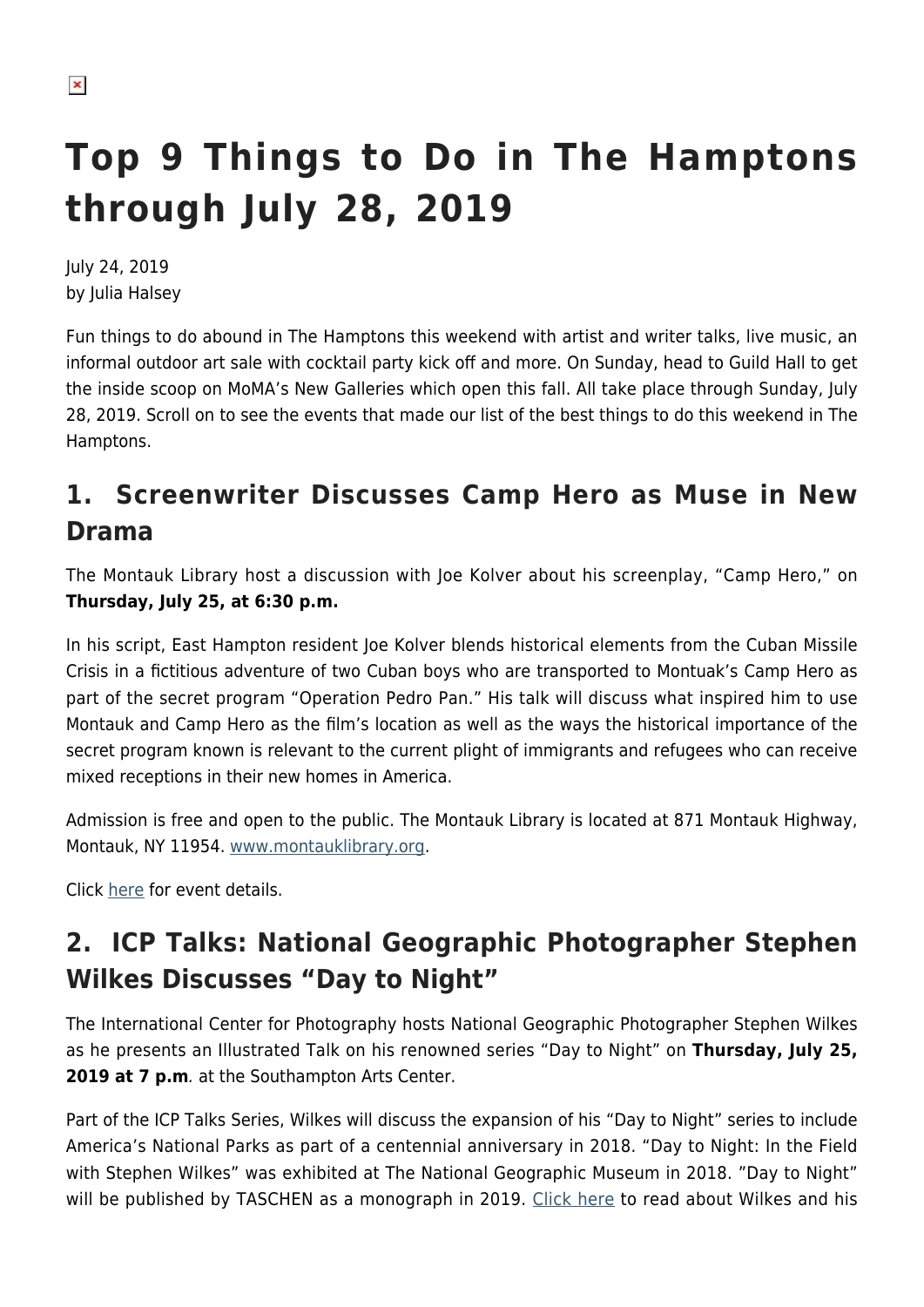"Day to Night" series on the occasion of his solo show at Tulla Booth Gallery in Sag Harbor.

Admission is \$15 or \$10 for Friends of SAC and ICP. Southampton Arts Center is located at 25 Jobs Lane, Southampton, NY 11968

Click [here](https://southamptonartscenter.org/event/icp-talks-illustrated-talk-stephen-wilkes-national-geographic-photographer/) for event details.

## **3. Cocktail Party Preview for Guild Hall's Clothesline Art Sale & Makers Market**

Guild Hall hosts a Preview Cocktail Party on **Friday, July 26 from 5 to 7 p.m**. for its annual Clothesline Art Sale. The Closeline Art Sale & Makers Market takes place on Saturday, July 17, 2019, from 9 a.m to 5 p.m. and is rain or shine. The popular art sale is a fundraiser for Guild Hall which also supports artists who sell their work to art buyers looking for talent and affordable art.

Admission to the Clothesline Art Sale is free with donations appreciated. Tickets to the Preview Cocktail Party are \$100 or \$75 for Guild Hall Members. To purchase, click [give.guildhall.org/clotheslinepreview](http://give.guildhall.org/clotheslinepreview) / call Special Events at 631-324-0806 / email [lmumgaard@guildhall.org](mailto:lmumgaard@guildhall.org) . Guild Hall is located at 158 Main Street, East Hampton, NY 11937.

Artists can sign up to participate this week with art drop off taking place on Thursday and Friday, July 24 & 25, 2019. Volunteers are also sought for Thursday, Friday and Saturday.

Click [here](https://hamptonsarthub.com/2019/07/23/events-clothesline-art-sale-last-call-for-artists-for-weekend-art-show-with-preview-cocktail-party/) for event details.

 $\pmb{\times}$ 

.

.

Scene from the Clothesline Art Sale at Guild Hall. Photo by Dane DuPuis. Courtesy Guild Hall.

## **4. Humanity to Bridge Ideological Divides by Author Pedro A. Noguera**

The Parrish Art Museum will host a discussion and book signing with Pedro A. Noguera, the faculty director of UCLA's [Center for the Transformation of Schools,](http://transformschools.ucla.edu/) on **Friday, July 26, 2019, at 6 p.m.**

Noguera's book, "The Crisis of Connection," explores how awareness of our common humanity can be used to bridge political, religious, identity-based and ideological divisions in our communities. Parrish Art Museum director Terrie Sultan hosts the conversation. The event is presented in partnership with the Bridgehampton Child Care and Recreational Center's ["Thinking Forward"](https://www.bhccrc.org/thinking-forward-lecture-series) lecture series.

Admission is \$12 or free for museum members, children and students. Click [here](https://327.blackbaudhosting.com/327/tickets?tab=2&txobjid=8e1feb35-1a6a-4030-9336-5c8b69fa95de) to reserve. The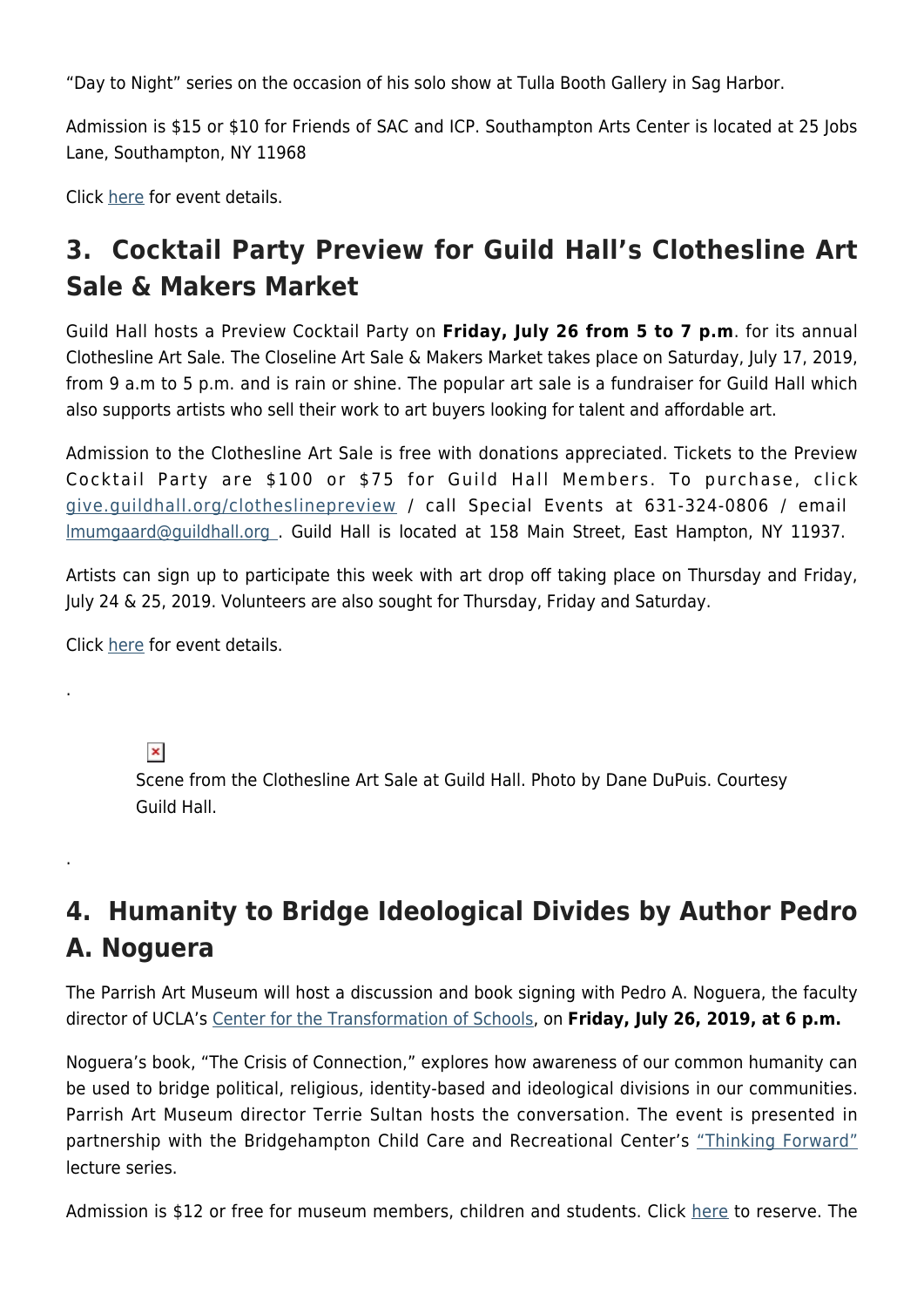Parrish Art Museum is located at 279 Montauk Highway, Water Mill, NY 11976. [www.parrishart.org](http://www.parrishart.org).

Click [here](https://parrishart.org/event/pedro-a-noguera/) for event details.

.

.

 $\pmb{\times}$ 

Terrie Sultan. Courtesy Parrish Art Museum Pedro Noguera. Photo Courtesy the author. Both courtesy Parrish Art Museum.

#### **5. Fish Fry at Eastville Community Historical Society**

The Eastville Community Historical Society presents the 34th Annual Fish Fry on **Saturday, July 20, 2019 from 4 to 7 p.m.** in heat, rain or shine at the Eastville Heritage House.

The annual benefit demonstrates the joy of community, connection and fellowship. The fundraiser was originally held on the grounds of the historic St. David AME Zion with people bringing a cooked dish to share. The current Fish Fry continues to be a family reunion of sorts and the chance to catch up with folks and snow birds connect with those remaining year round in Sag Harbor and surrounding. The event includes dinner, beverage and dessert.

Tickets are \$25 and can be purchased by clicking [here](https://www.eventbrite.com/e/thirty-fourth-annual-old-fashioned-tickets-63731189704?aff=ebdssbdestsearch) or calling 631-725-4711 or emailing eastvillechs@gmail.com. The Eastville Heritage House is located at 139 Hampton Street (aka Route 114, located opposite the gas station), Sag Harbor, NY 11963. [www.eastvillehistorical.org](https://www.eastvillehistorical.org/).

Click [here](https://www.eastvillehistorical.org/) and scroll down for event details.

#### **6. Zagats Discuss Rating Restaurants**

Guild Hall offers insight into the making of the Zagat Survey on Sunday, July 28, 2019 at 11 a.m. through a conversation with founders Tim and Florence Zagat in conversation with author Florence Fabricant.

Part of the "Stirring the Pot" Series, Tim and Florence Zagat will discuss the ins and outs of rating restaurants on the 40th anniversary of the guide they founded. The pair converses with Florence Fabricant, an author and food and wine writer for the New York Times and elsewhere. A complimentary continental breakfast will be served at 10 a.m. Have a vintage Zagat Guide? Bring it to the talk as the Zagat's are hosting a signing after the Interview and Q&A.

Admission is \$25 or \$23 for Guild Hall Members. To purchase, click [here](https://web.ovationtix.com/trs/pe/10405574) or call the Guild Hall Box Office at 631-324-4050 or Theatermania at 1-866-811-411. Guild Hall is located at 158 Main Street, East Hampton, NY 11937.

Click [here](https://www.guildhall.org/events/stirring-the-pot-tim-and-nina-zagat-hosted-and-interviewed-by-florence-fabricant/) for event details.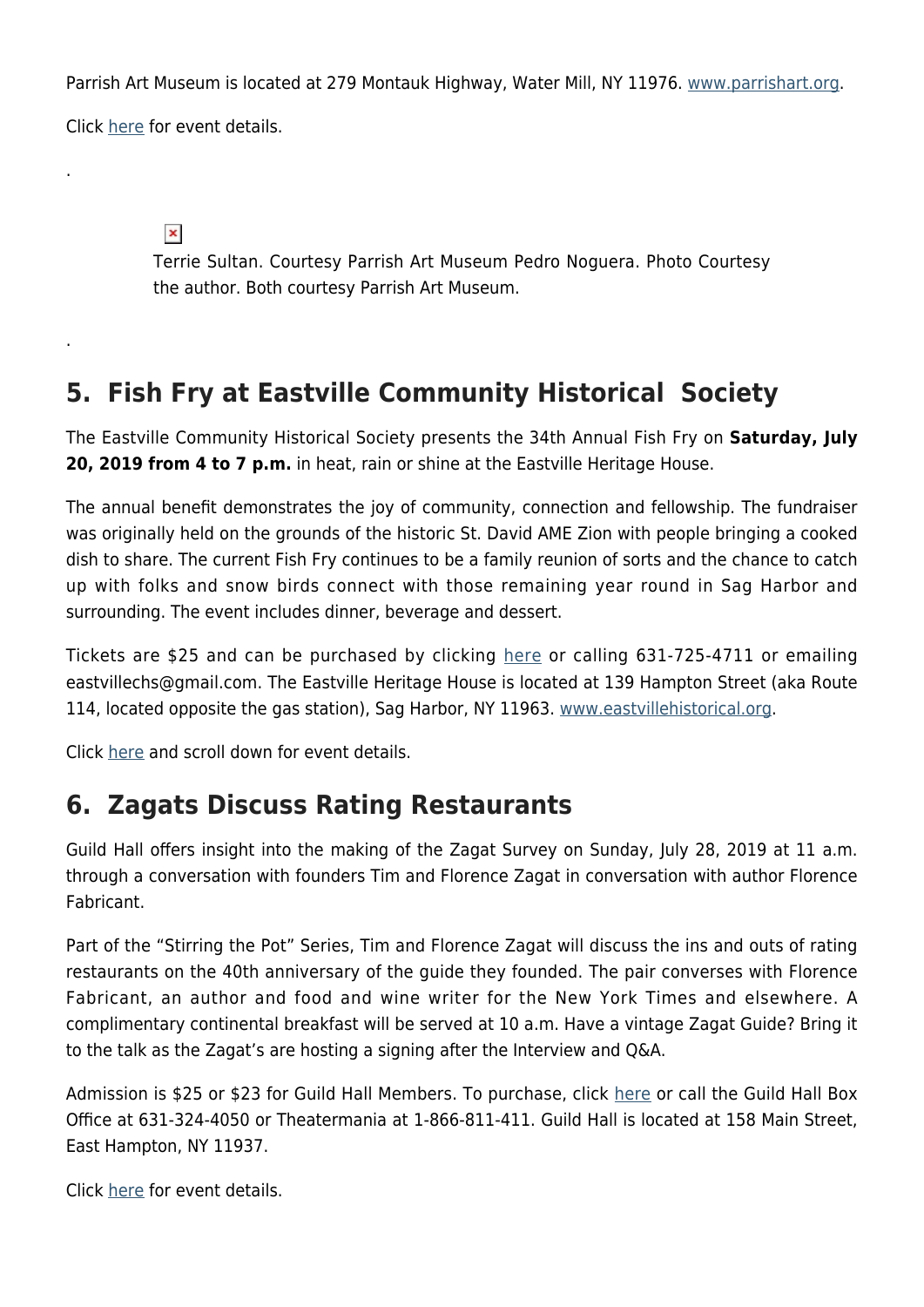## **7. Fischl on Porter**

Eric Fischl will discuss the art of Fairfield Porter at the Parrish Art Museum on **Sunday, July 28, 2019, at noon** as part of a new lecture series.

Designed to present recognized figures in the contemporary art world who discuss either art or the art market, Fischl will explore the art of Fairfield Porter, whose paintings are currently featured in a solo show in one of the collection galleries at the Parrish.

Admission is \$12 or free for museum members and students. The Parrish Art Museum is located at 279 Montauk Highway, Water Mill, NY 11976. [www.parrishart.org](http://www.parrishart.org).

Click [here](https://parrishart.org/programs-events/talks-tours/) for event details. To read more about the series, click "[Three Renowned Art World](https://hamptonsarthub.com/2019/07/23/events-three-renowned-art-world-figures-discuss-art-or-the-art-market-at-the-parrish/) [Figures Discuss Art or the Art Market at the Parrish.](https://hamptonsarthub.com/2019/07/23/events-three-renowned-art-world-figures-discuss-art-or-the-art-market-at-the-parrish/)"

## **8. MoMA's New Collection Galleries Previewed in Presentation at Guild Hall**

Guild Hall will host "Re-Thinking Modern Art: A Preview of the Museum of Modern Art's New Collection Galleries," with Museum of Modern Art curator Ann Tempkin, on **Sunday, July 28, 2019, at 3 p.m.**

To celebrate its 90th anniversary this year, the Museum of Modern Art will open its new expansion on October 21. Tempkin will present a private, behind-the-scenes tour of the galleries and discuss how the collection will be reinterpreted. The lecture is co-sponsored by Guild Hall and the Pollock-Krasner House and Study Center and is made possible by the John H. Marburger III Fund of Stony Brook University.

Admission is free. Click [here](https://web.ovationtix.com/trs/pe/10404930) to reserve. Guild Hall is located at 158 Main Street, East Hampton, NY 11937.

Click [here](https://www.guildhall.org/events/pollock-krasner-house-annual-lecture-with-ann-temkin/) for event details.

#### **9. Kerry Kearney Performs at Sylvester Manor**

Shelter Island beckons with a Creekside Concert by Kerry Kearney with The Unsung Heros on **Sunday, July 28, 2019 at 5 p.m. (Gates open at 4 p.m.)**

Long Island Blues legend Kerry Kearney performs with The Unsung Heros in a "Creekside Concert" at Sylvester Manor Educational Farm. Bring a beach chair or blanket and picnic. Refreshments available from Noah's on the Road Food Truck along with ice cream and local beer and wine. Click [here](http://kerrykearneyofficial.com/) to read more about Kearney's music. In case of rain, the concert will be moved to Shelter Island School Auditorium.

Tickets are \$35 in advance or \$40 at the door. Kids 10 years old and younger are free. Click [here](https://www.eventbrite.com/e/sylvester-manor-creekside-concert-kerry-kearney-band-and-the-unsung-heroes-tickets-60821342272?utm_source=SMEF+Main+Mailing+List&utm_campaign=8adc12aa26-EMAIL_CAMPAIGN_2019_07_16_04_26&utm_medium=email&utm_term=0_35ff9a83e9-8adc12aa26-453829061&mc_cid=8adc12aa26&mc_eid=d3e2c27185) to purchase. Sylvester Manor Educational Farm is located at 80 North Ferry Road, Shelter Island, NY 11964.